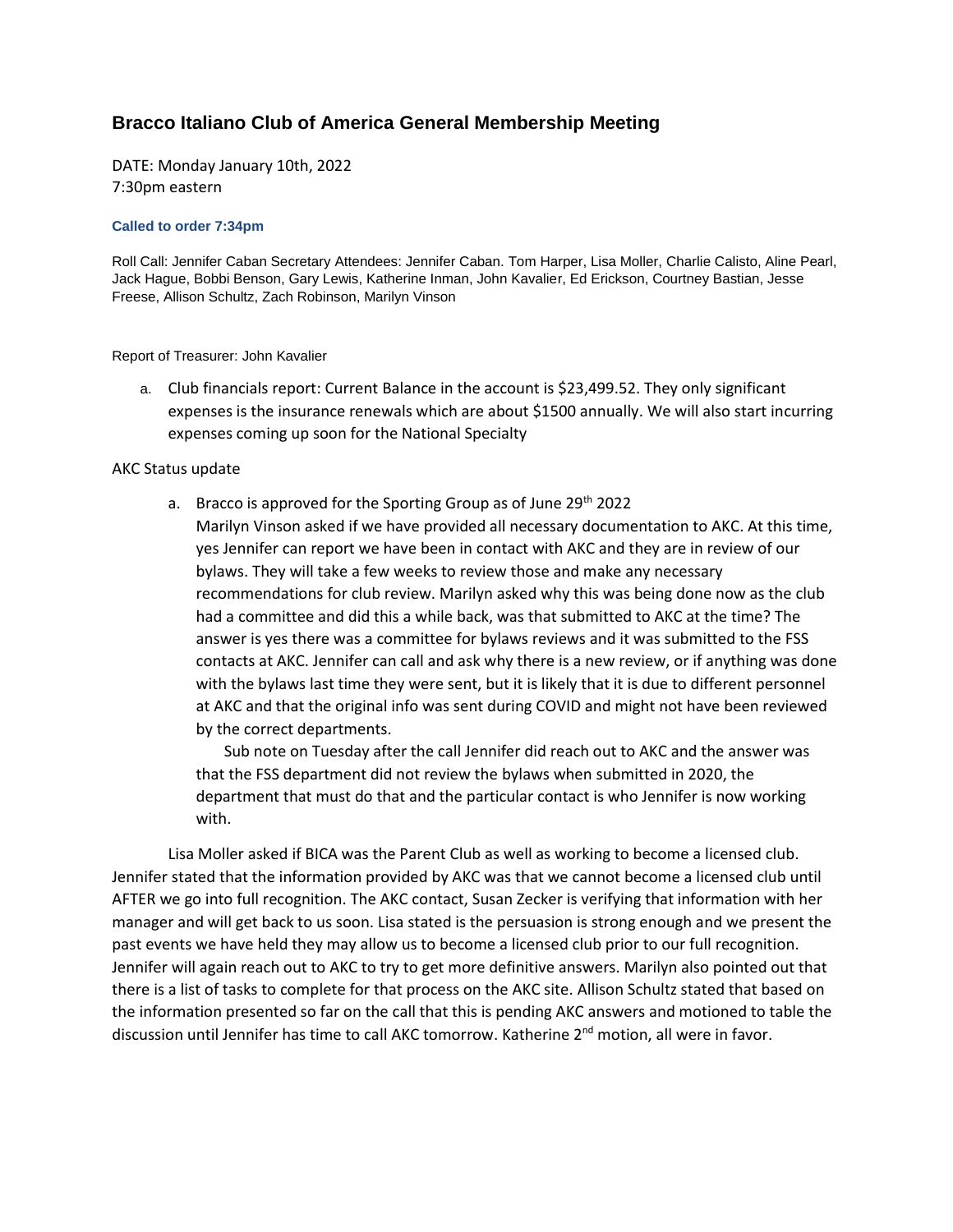## Committees Reports

- **National Specialty Planning Committee:** Lisa Moller: This is the update as of now, however the answer to the earlier discussion on licensed events may change the planning. The facility selected is Oak Creek Hunting Club in Brainard, NE. The dates are currently the week of June 27- July 1 but may vary a little as things are firmed up. Oak Creek is a nice facility with many amenities, similar to what we saw in MN. The have the ability to host meals, they have a large flat outdoor area for a show ring, with access to local tenting companies. There are several hotel options nearby which are dog friendly. The use of the site was negotiated to the cost of 1-2 annual memberships, which are \$150 each. So the total to the club would be roughly \$300 for the facility but that includes 2 memberships which could be utilized throughout the year by BICA members. There are 2-3 Oak Creek members who are licensed HT judges and would be interested in judging our AKC HT. Lisa Moller has reached out to a conformation judge who has attended our judge's education seminars.
- Allison Schultz asked if we had a Superintendent yet-Lisa stated no not yet but she was looking into that piece. Marilyn mentioned Judy Lowther, Allison mentioned Foy Trent might still have a department for smaller events. Allison stated she felt it needed to be a licensed superintendent for our first recognized show.
- Lisa asked if we felt like moving the dates might be more effective if we cannot host a licensed show that weekend. Allison mentioned it is possible to have another licensed club host the event for us for a % of the entry fees.
- Lisa stated too that if anyone was interested in joining the planning committee (or any of the committees) please let us know as we need more help. Allison agreed to help on the planning committee but due to work schedule could not commit to attending the event.
- More details around the event planning will be shared once we have answers from AKC which will drive the planning processes.
- **Rescue Committee:** There was 1 dog in Utah who had contacted rescue but his owner was able to rehome the dog themselves so at this time no rescue efforts
- **Hunting Committee:** Gary reported that the committee is working on setting up a mentorship program. Having regional mentors to help with basic questions, getting started in hunting, puppy training, where to start etc. The committee will try to get a list of mentors together to post online with their contact info. The committee will also try to encourage more regional get together and training dates. Ways to encourage those new to hunting to get out and see the potential of the dual dogs. Ed Erickson mentioned his kennel doors (Autumn Breeze Kennels) are always open and welcoming to anyone wishing to learn. Zach Robinson mentioned he would be willing to join the hunting committee and be a regional contact in the Seattle WA area. Jennifer also mentioned if anyone had good material, such as articles, training videos etc. that can be shared online that we would like to have more hunting based content on the website. Bobbi mentioned the NAVHDA Green Book as a good training resource.
- **Health Committee:** Amanda Inman had an article published in the Journal of the American Veterinary Medical Association in regards to the kidney disease in the Bracco- Congratulations and Thank You Amanda for your continued efforts! Amanda has also set up a kidney website for reference/education at [www.braccokidney.com](http://www.braccokidney.com/)
- **Judges Education Committee:** Lisa Moller: Asked to have the website contact updated- Jennifer will do this tomorrow. Lisa is trying to contact several of the big shows/clusters to get on the